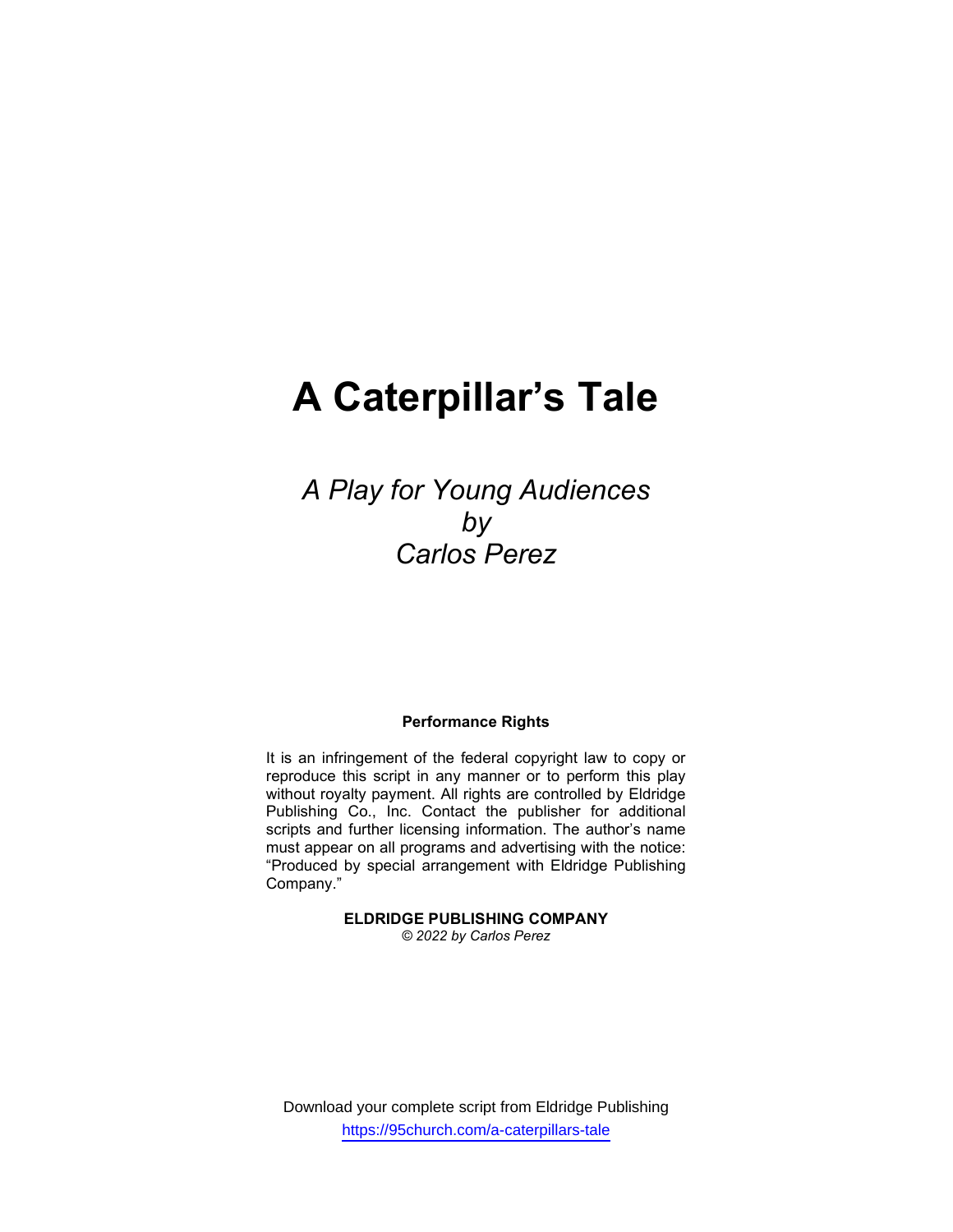A Caterpillar's Tale  $-2 -$ 

# This play is dedicated to all the future butterflies in the audience, young or old.

# STORY OF THE PLAY

Periwinkle, a curious caterpillar, feels compelled to find out what happens when caterpillars climb up the Great Tree – and never return! He decides to follow grumpy Thistle who seems to be next to do the climb, but Periwinkle encounters some big obstacles he must overcome including evading the clutches of a black widow spider. Meanwhile, on the ground, Periwinkle's worried "family," Sepia and two boisterous babies, escape their own predators, vicious wasps and a praying mantis, along with a comical pair of hungry flies. Finally, Thistle emerges from his cocoon and Periwinkle learns much more than he ever dreamed possible, and that sometimes secrets are best kept secret.

This play is currently being adapted into a feature length screenplay and as a short script it has done well in many screenwriting competitions.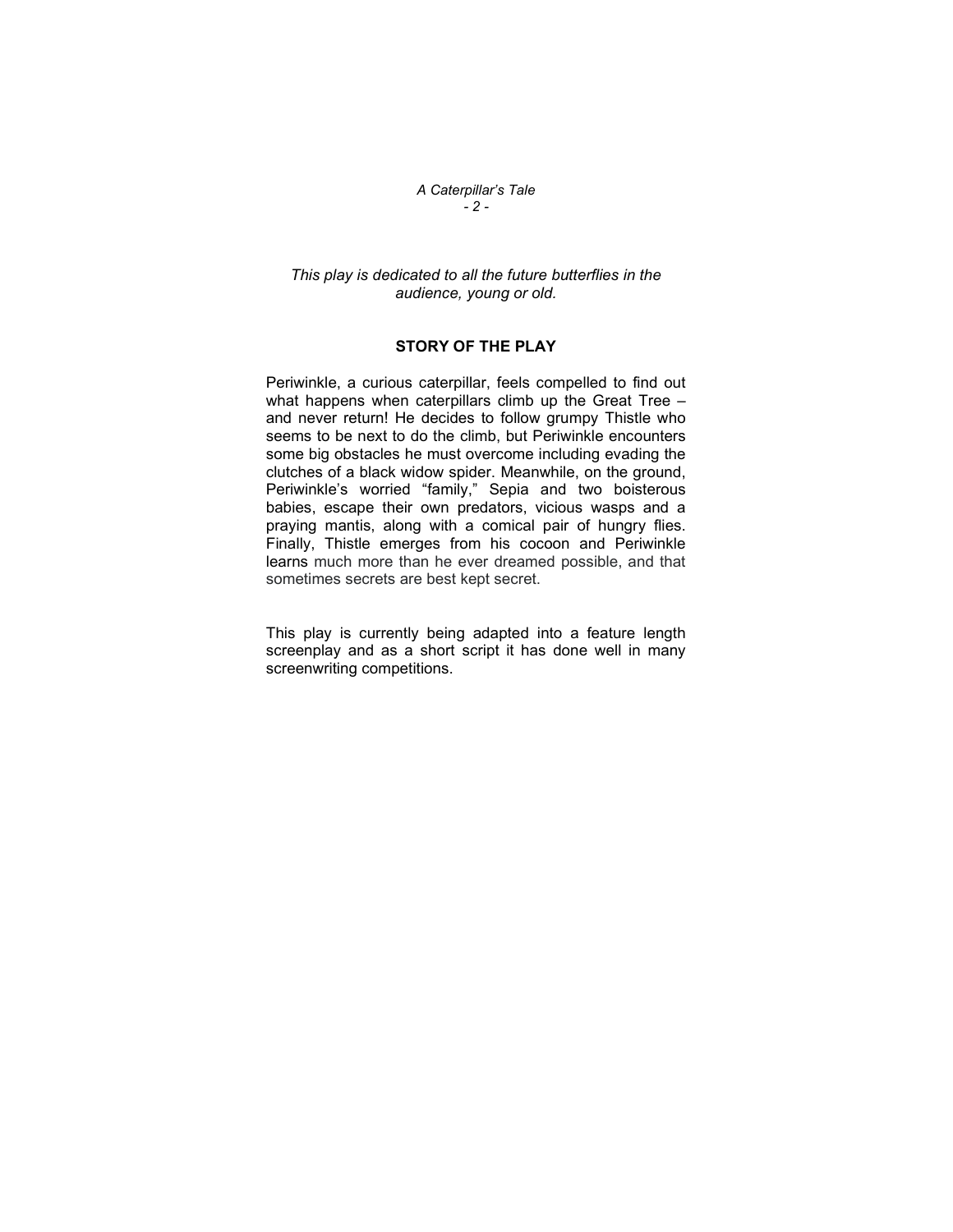#### A Caterpillar's Tale  $-3 -$

# CAST OF CHARACTERS

(Flexible cast of 8 to 15. Min: 1 m, 1 w, 6 flexible)

# The Caterpillars

**THISTLE:** The oldest with a rough and sour appearance.

PERIWINKLE: He is the most understanding of all the caterpillars and the most likeable.

**SEPIA:** She is Periwinkle's future mate.

MAIZE: Maize is what most parents would call a handful, but he is not as much trouble as his best friend, Apricot.

APRICOT: The youngest of the caterpillars, and the most troublesome. She is always eating and has the annoying habit of repeating what others say.

Any of the following characters may be double or triple cast:

#### The Wasps

MORGAN: She is large and mean tempered. **JUDE:** A large friendly wasp who always does what Morgan says.

SKYLER: Same as Jude.

# The Flies

MARION: A common housefly. RICKY: A common housefly. RORY: A mayfly in a hurry to find water.

#### The Praying Mantis

MONROE: Almost makes a meal of Apricot.

The Spider

BELINDA: A black widow that almost gets Periwinkle.

The Humans **PARENT:** A loving parent. CHILD: A young child.

\*Many of the characters are flexible and can be cast as male or female. Adjust pronouns as necessary.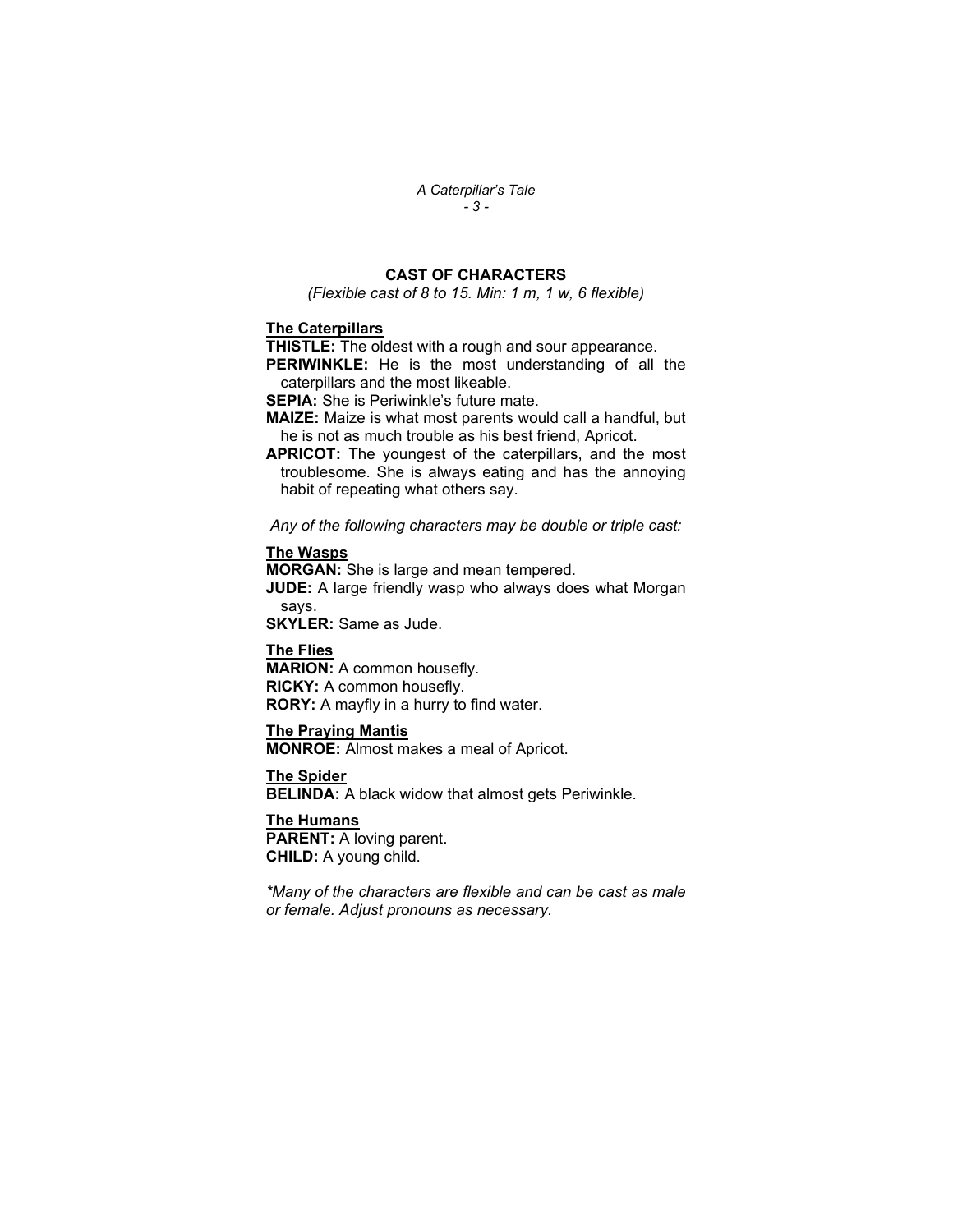#### A Caterpillar's Tale - 4 -

# The Set

The set should be of a large proportion to make the actors appear small. The great tree should start at stage level and slowly progress up from one platform to a final third platform. The stage, including the platforms, should be covered with plants to appear as if the characters are in a forest or jungle. A few junk items, such as pop cans or bottles, should also litter the set. These items will be useful when the younger characters play hide and seek. These elements could be homemade out of construction paper, boxes and so forth. Nothing resembling standard furniture should be on the stage. The characters are insects, not people.

#### Costumes

The colorful costumes can either be completely realistic in style or simply suggestive with cardboard cutouts for the legs. One possibility is having the many legs working in conjunction with the actors' own limbs. Three pairs of butterfly wings are necessary. As to the shedding skin of the caterpillars' outer shells, in the natural world they eat their skins, but for the sake of the production, we are saving one and it would be much like that of a snakeskin after it has completed shedding. This could simply be some painted plastic or paper bags to suit the length you want. You could paint it the color of the caterpillar who shed their skin.

#### Character Notes

The caterpillars should always be eating, especially Apricot. The eating must be stressed, as caterpillars are voracious eaters, except when it comes time for their change, which has been stressed in the script.

Flying could be as simple as the characters waving their wings and pretending to fly. The butterfly actors could go up or over the platforms, pretending to be in flight. It really isn't necessary to go with a suspension system.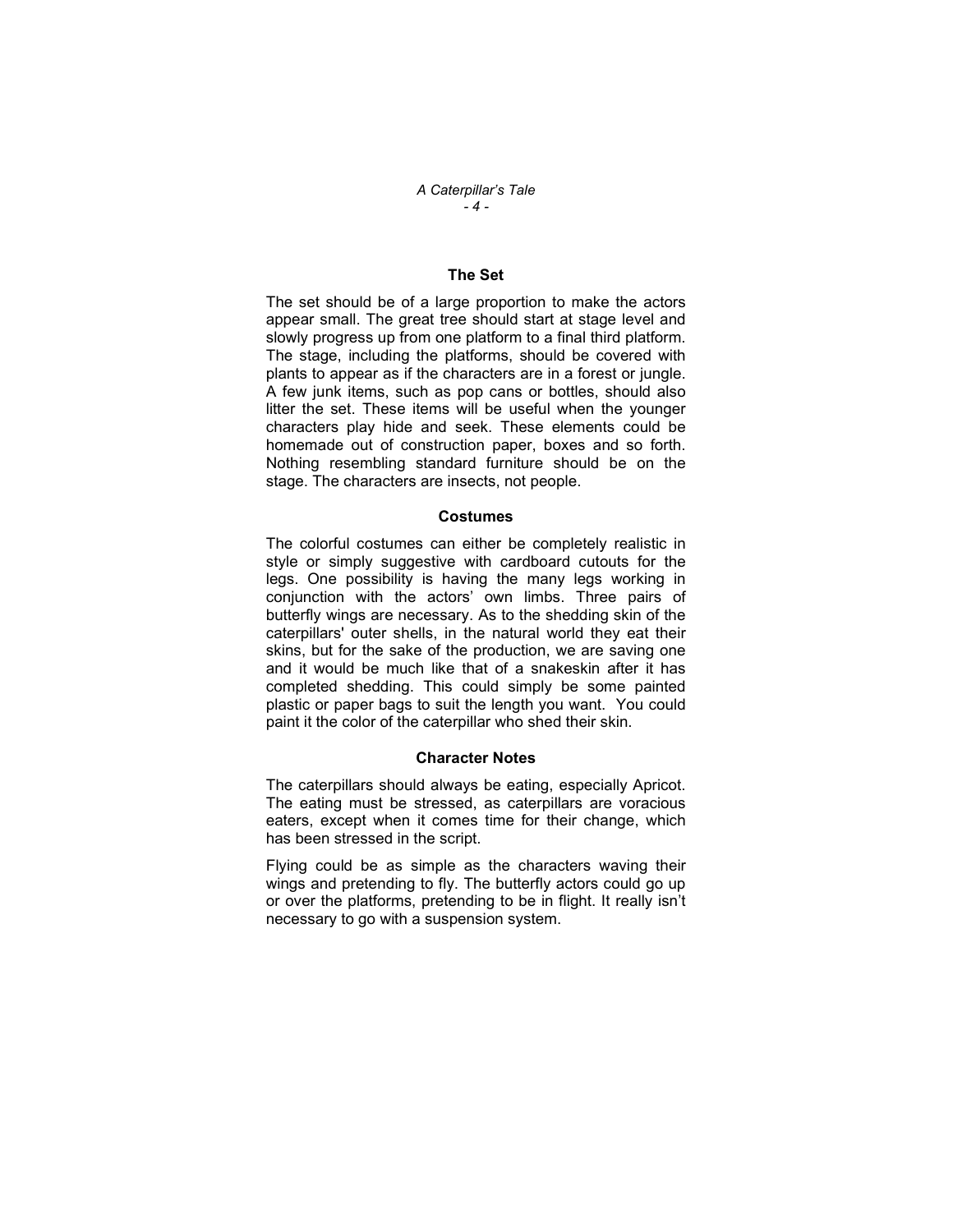A Caterpillar's Tale  $-5 -$ 

# Scene 1

(AT RISE: MAIZE is searching for APRICOT who is hidden.)

MAIZE: I know you're here, Apricot.

(MAIZE pauses and then continues looking at various spots on stage. As he searches, we see APRICOT change places just before he gets to her. As Maize looks at one place, Apricot hides in the same place where Maize just searched and so on.)

MAIZE: (Cont'd.) Oh, come on, come on out. I'm tired of looking for you. Olly, Olly legs in free!

(APRICOT slowly creeps up on MAIZE.)

APRICOT: (Pounces on MAIZE.) Yaa! MAIZE: (Scared.) Aah! (Falls backward onto the ground.) APRICOT: (Laughing hysterically.) I got you! I got you! MAIZE: That wasn't funny.

(MAIZE starts to go after APRICOT but all of a sudden Apricot screams for her life and sounds as if she's being killed. PERIWINKLE quickly enters.)

PERIWINKLE: What's going on? APRICOT: Maize was gonna trample me with all his big feet, Periwinkle. MAIZE: No, I wasn't. I wasn't gonna do anything. And my feet aren't big! APRICOT: Are too! MAIZE: Are not! Yours are! APRICOT: Are not! MAIZE: Are! APRICOT: Not! PERIWINKLE: All right! That's enough from both of you.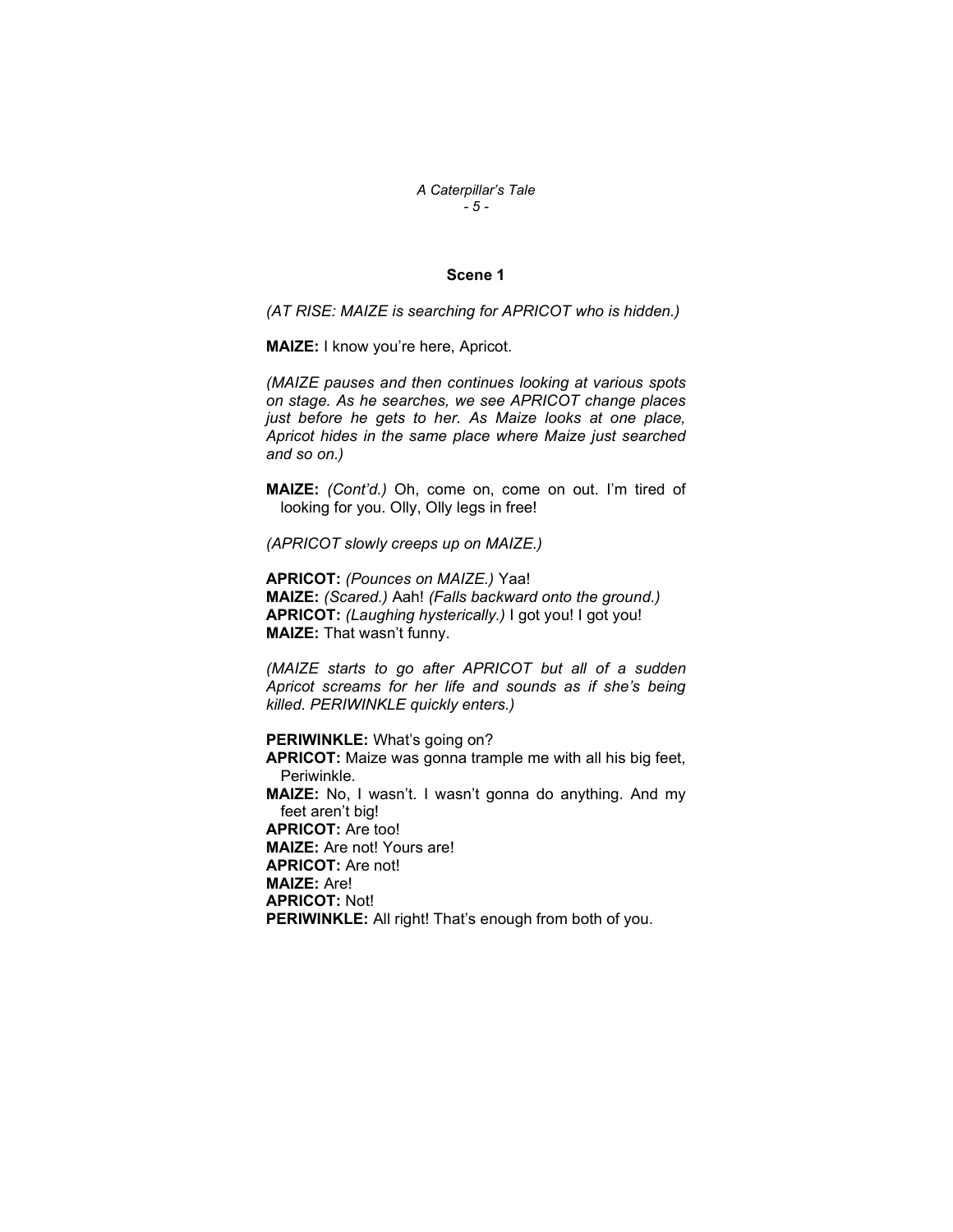#### A Caterpillar's Tale  $-6 -$

(SEPIA enters from SL appearing quite worried. She goes over to PERIWINKLE.)

SEPIA: Periwinkle, I…

PERIWINKLE: (Notices Sepia's distress.) Wait. (To MAIZE.) Why don't you and Apricot go and eat some more leaves? MAIZE: Oh, all right. APRICOT: I bet I can eat more than you can. MAIZE: Bet you can't. APRICOT: Can! PERIWINKLE: Go!

(THEY both run off SR.)

PERIWINKLE: What is it, Sepia?

SEPIA: Mulberry is gone. I think he went up last night. PERIWINKLE: I see.

**SEPIA:** What can we do? Everyone keeps disappearing.

PERIWINKLE: They aren't disappearing, Sepia. We know where they've gone.

SEPIA: (Upset.) Yes, but all we know is that they go up the Great Tree and never come back down.

PERIWINKLE: Now calm down, Sepia. Why don't you go and squirm up our friends, and I'll wait here for you?

(SEPIA exits SR and PERIWINKLE speaks to himself.)

PERIWINKLE: (Cont'd.) I wish I knew why our friends leave or where they go.

(THISTLE enters SR and overhears PERIWINKLE.)

THISTLE: You know where they go, and you know what happens to them.

PERIWINKLE: No. Thistle, I don't.

THISTLE: Of course, you do. They are called, and they crawl up the Great Tree. Mulberry was only one turn older than I am, and he felt the call.

PERIWINKLE: Call?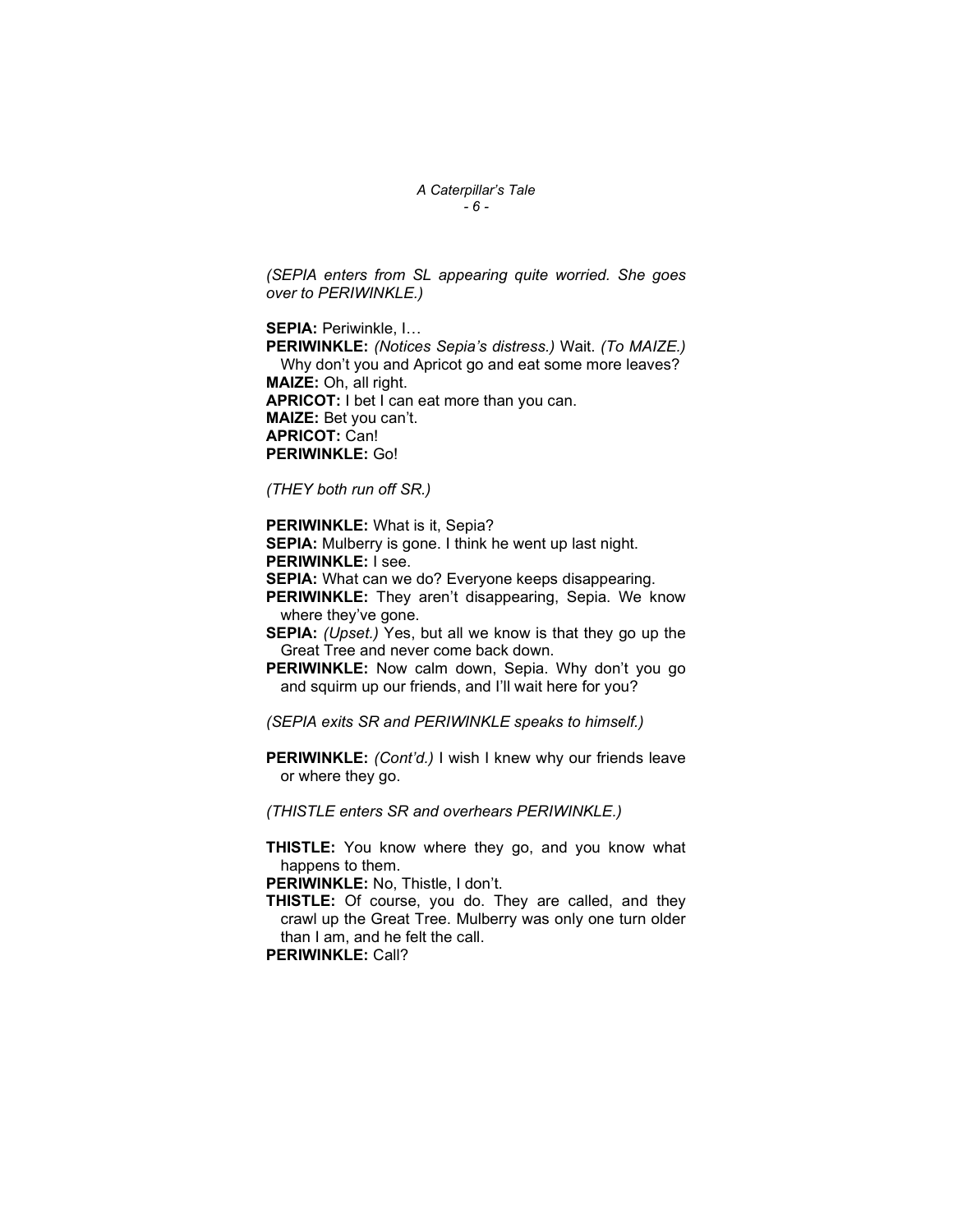#### A Caterpillar's Tale  $-7 -$

THISTLE: Yes, he was summoned to climb the Great Tree and to go up.

(APRICOT, MAIZE and SEPIA enter from SR. APRICOT responds to her favorite word.)

APRICOT: Climb? I love to climb.

PERIWINKLE: We all love to climb, Apricot.

MAIZE: Not me! I hate climbing.

APRICOT: (Laughing.) Yeah, you sure do, Maize. Whenever you start climbing you freeze like a rock and cry for someone to help you down. For a caterpillar you sure are a chicken.

MAIZE: I'm not a chicken! You take that back! APRICOT: Make me!

(MAIZE chases APRICOT, but Apricot climbs a nearby plant, causing Maize to stop in his tracks.)

APRICOT: (Cont'd.) Slow legs! Slow legs! MAIZE: Come down here, Apricot! APRICOT: No, you come up and get me. I dare you. (Starts laughing.) Or are you afraid to climb? MAIZE: You better be quiet! APRICOT: Maize is a chickenpillar. Maize is a chickenpillar. MAIZE: I'll show you who's a chickenpillar! PERIWINKLE: Maize, please be quiet. MAIZE: No, she called me a chickenpillar. PERIWINKLE: Well, you are a chickenpillar. We all are.

(Calls of protests from the OTHERS.)

PERIWINKLE: (Cont'd.) Now, everyone, please be quiet. What I mean is that all of us, as of late, are scared to climb. (Pause.) Because we all fear what may be further up the Great Tree. (Pauses and looks at the others.) For those of you who have not heard, Mulberry took that climb last night.

MAIZE: No, not Mulberry.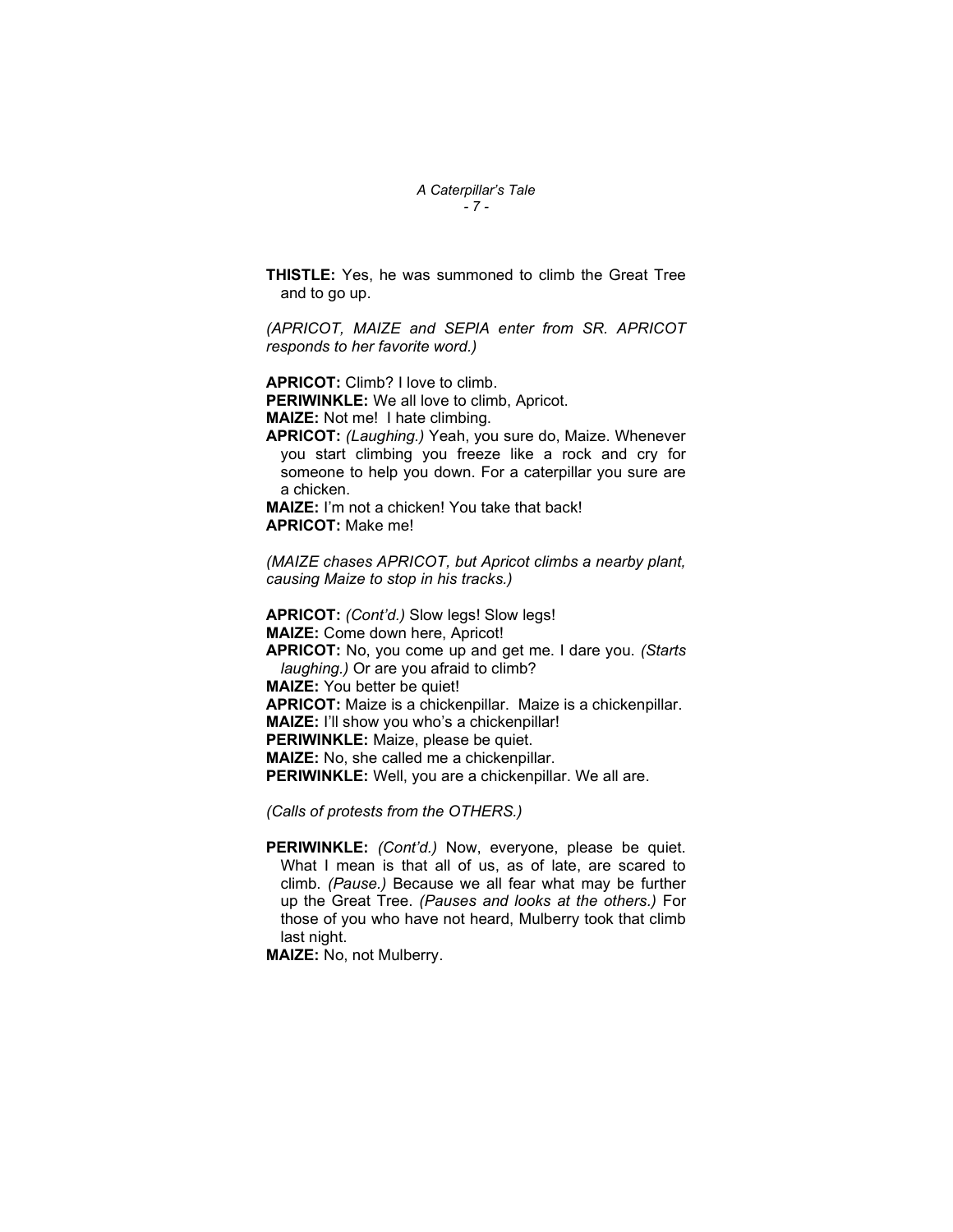A Caterpillar's Tale  $-8-$ 

(EVERYONE becomes quiet and looks at each other.)

MAIZE: (Cont'd.) I don't understand.

PERIWINKLE: None of us do, Maize.

MAIZE: But why? Why did Mulberry go up?

THISTLE: Because it was his time. Mulberry turned five times. It'll be my time soon, then Periwinkle. Eventually, we will all climb up the Great Tree.

APRICOT: I'm scared.

MAIZE: (Going to APRICOT.) It's okay, I'm scared too. APRICOT: (Playful.) See? I told ya', you was scared.

(MAIZE starts to give rebuttal.)

**PERIWINKLE:** Everyone is afraid of the unknown, Apricot.

THISTLE: What unknown? We know what happens. We are called and we climb. There should be nothing to fear, for if we are called then it must be for a reason. It is not our place to question, nor to fear it.

(The OTHERS look to one another.)

PERIWINKLE: But why? That is what I want to know. What is further up the Great Tree? Why are we called to climb it? And why do we not return? I need to understand this. For example, you claim humans are our enemy when I believe they are not.

THISTLE: They are our enemies. I haven't met a human yet that didn't want to harm us.

PERIWINKLE: But I have.

(OTHERS adlib: You have? When? etc.)

PERIWINKLE: (Cont'd.) A human picked me up just after I had turned.

SEPIA: Did it hurt you?

PERIWINKLE: No, it was a young and an old human, and they touched me gently and put me down. They had another name for turning.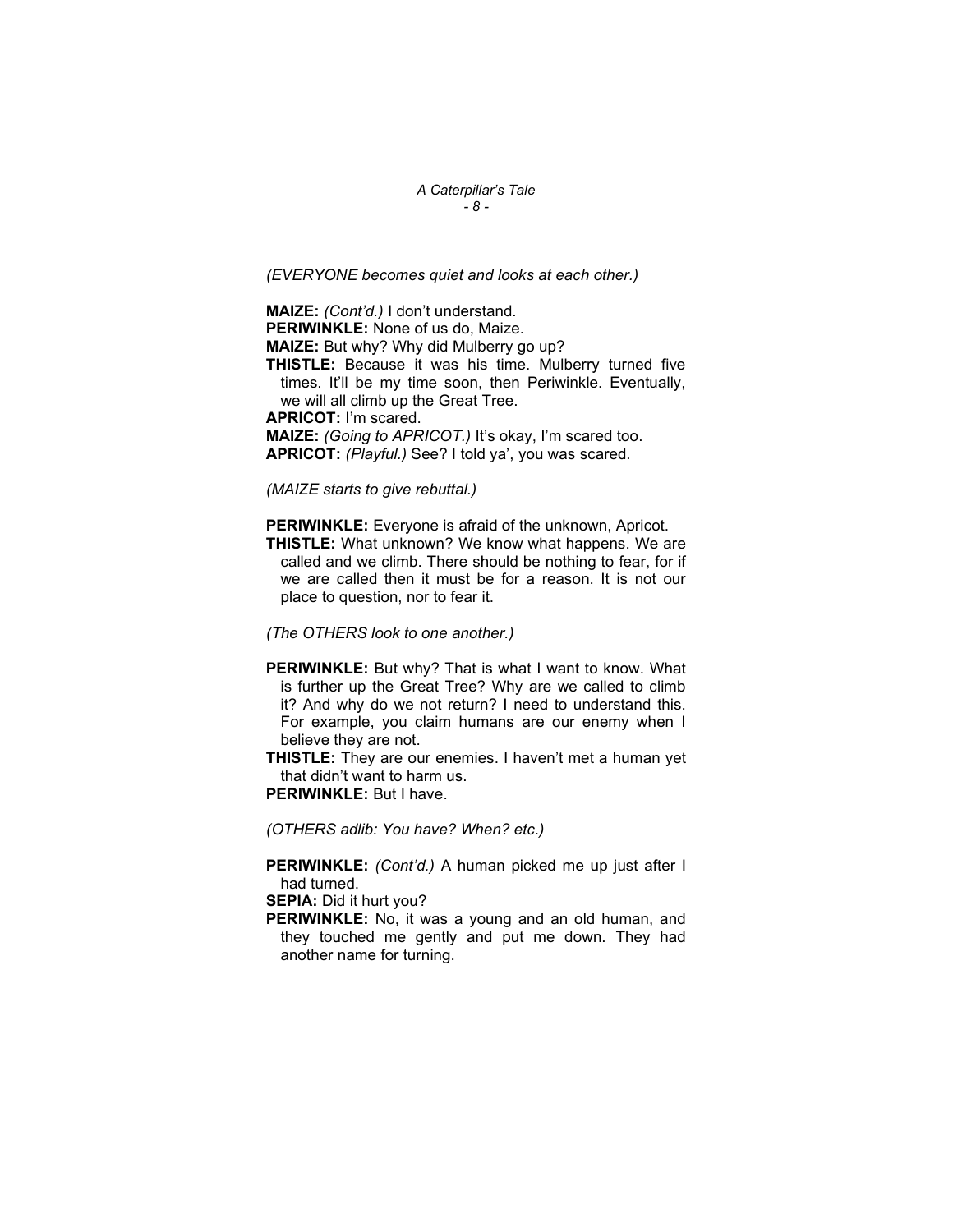A Caterpillar's Tale  $-9 -$ 

PERIWINKLE: (Cont'd.) The older one called it shedding. She told the young human that I was shedding my skin.

APRICOT: Shedding? What a funny name for turning.

- THISTLE: Humans are strange and dangerous creatures. They go around crushing us. They are worse than our enemies, the wasps and the flies.
- PERIWINKLE: You're wrong. You're wrong about the humans, and you're wrong about going up the Great Tree for understanding.
- THISTLE: I'm not wrong. What else could it be? Has anyone who has climbed ever returned?

(OTHERS shake their heads, say no, etc.)

- **PERIWINKLE:** And that is why I feel we need to find out why. It is the fear of the unknown that is scaring us all. Once we know what happens after we climb, we will not fear the unknown any longer.
- THISTLE: We must not question the call. We are called for a reason, and we should follow that call to wherever it leads us.
- PERIWINKLE: But are you not the least bit curious as to what's up there?

SEPIA: Is there no way for us to find out? PERIWINKLE: There is one way.

(EVERYONE except THISTLE. How? Tell us? etc.)

THISTLE: I know what you're thinking, Periwinkle, and I feel it is wrong.

SEPIA: What do you mean?

MAIZE: I don't understand.

APRICOT: Me neither.

MAIZE and APRICOT: Tell us.

THISTLE: Periwinkle intends to follow the next one who is called to climb. Isn't that right, Periwinkle?

(OTHERS adlib: ah's and oh's, etc.)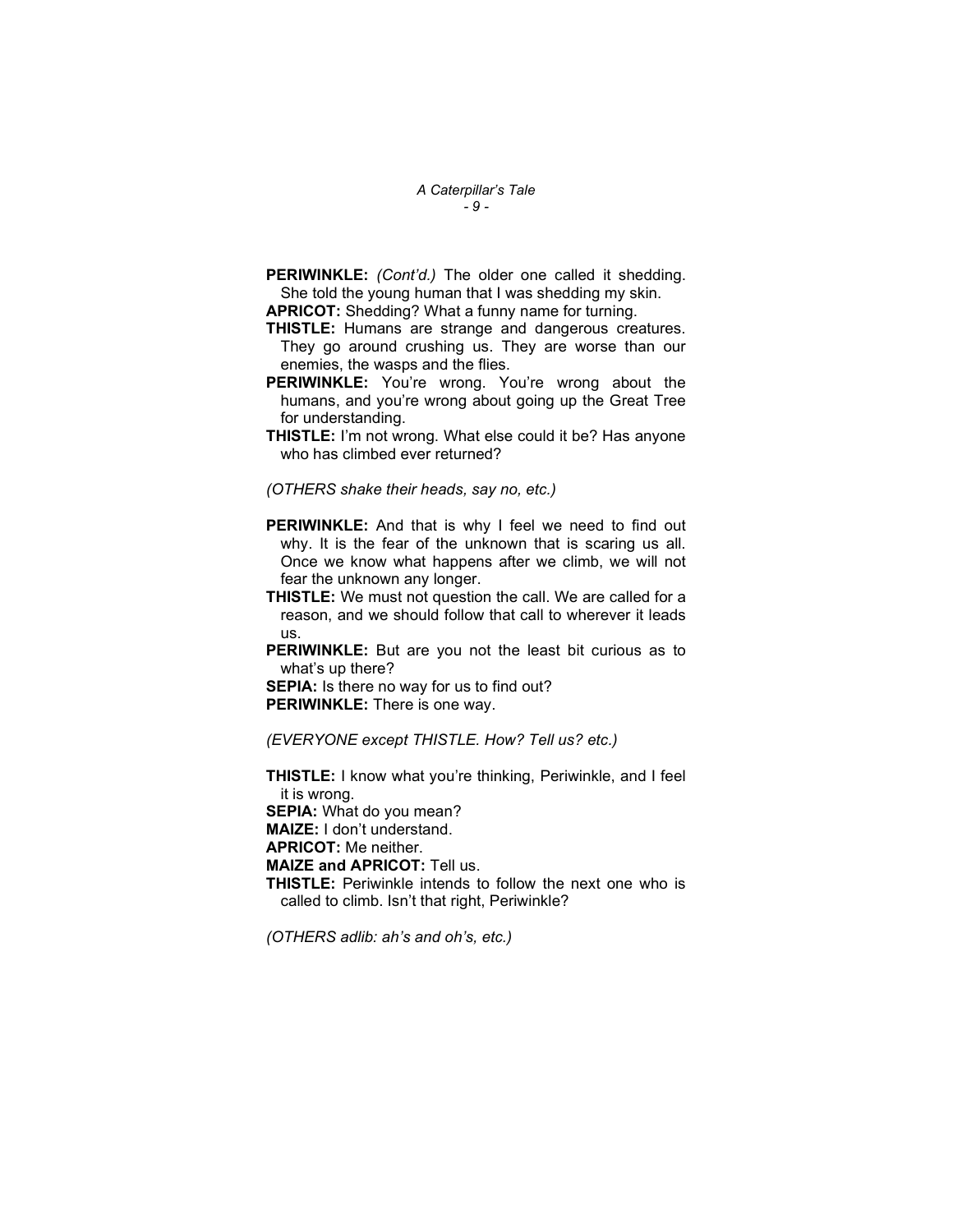A Caterpillar's Tale  $-10-$ 

SEPIA: But is that wise?

THISTLE: No, it's not.

**PERIWINKLE:** Then how are we to find the answer to this mystery?

THISTLE: Maybe we aren't supposed to.

**SEPIA:** Maybe there isn't an answer.

PERIWINKLE: Look at you! You're all frightened little squirmers, afraid of the unknown. I offer to find the answer and you run further away. I'm taking all the risk, not you.

THISTLE: If you are not called, then you should not go. Only those summoned should climb. I am eldest now that Mulberry is gone. So, it's only fair that I should decide this.

PERIWINKLE: You can't make this decision, you're not objective. You will be the next to climb.

**THISTLE:** That has nothing to do with my judgment.

SEPIA: What are we going to do? Soon there will be none of us left.

APRICOT: I'm getting scared again.

MAIZE: Me too.

PERIWINKLE: That is why I must climb with Thistle to find the answer. Do you want to keep living in doubt and fear? APRICOT: No! I don't like being scared.

PERIWINKLE: Then allow me to climb with Thistle.

SEPIA: I think Periwinkle should be allowed to go.

MAIZE: So do I.

APRICOT: (Looking at others.) Me too!

THISTLE: You're making a horrible mistake. I can't allow this, and I won't! (Storms off SL.)

APRICOT: I think he's angry. (To PERIWINKLE.) I'm sure of it.

SEPIA: Are you certain you want to do this?

PERIWINKLE: I need to know, not only to help all of us, but to satisfy my curiosity as well.

SEPIA: I understand.

APRICOT: (Loudly.) I'm hungry!

SEPIA: (Changing the subject.) Then why don't we go home and eat? I just picked some fresh leaves.

MAIZE: Sounds great!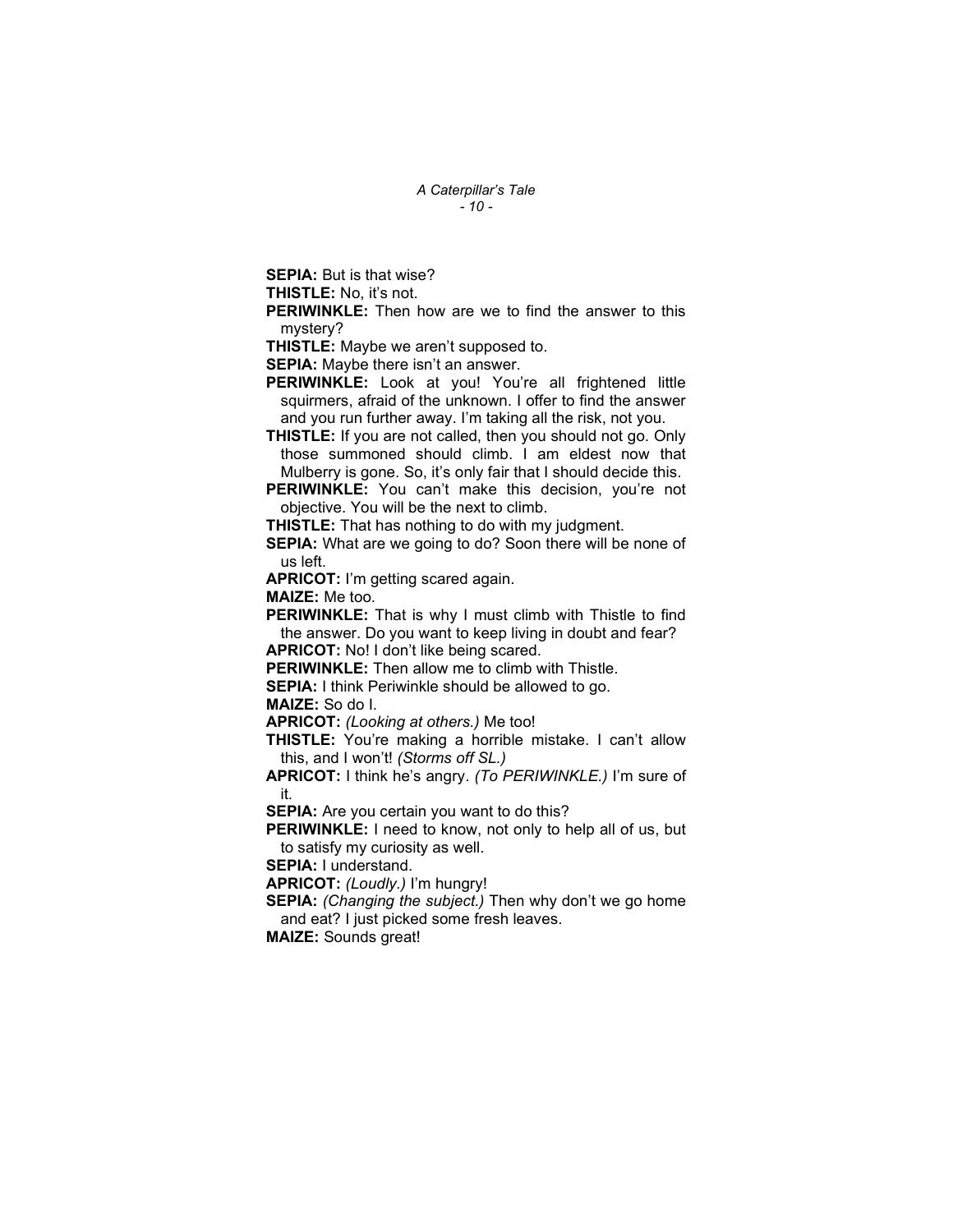#### A Caterpillar's Tale  $-11-$

APRICOT: Yeah, great! (THEY start to go SR and APRICOT stops.) Periwinkle, how come so many humans dislike us? PERIWINKLE: I hate to say this, but I think they dislike us for eating our leaves. SEPIA: What's wrong with that? That's why they're here. I was born on these leaves. (OTHERS adlib: yeah, etc.)

APRICOT: We gotta eat, don't we? PERIWINKLE: Of course, we do. Everything must feed. APRICOT: I don't understand. PERIWINKLE: Well, you all know about the wasps.

(THEY all look up at the sky. Adlib: O-o-h yeah, etc.)

SEPIA: What about them? **PERIWINKLE:** Well, they have their reasons for carrying us off.

(OTHERS adlib: Why? I don't know. etc.)

PERIWINKLE: (Cont'd.) Let's just say that it's so they can feed their babies who have to eat too. APRICOT: I don't understand. SEPIA: I think I do. (Whispers in APRICOT's ear.) APRICOT: That's what they do to us? (SEPIA nods.) They feed us to their babies! Yuck! MAIZE: Well, if a wasp ever gets me, I hope I make her sick. APRICOT: I'm sure you will. You already make me sick. MAIZE: Why you…

(MAIZE chases APRICOT off SR. The OTHERS follow laughing. THISTLE enters SL speaking to himself.)

THISTLE: He won't be following me. I'll see to that. He's wrong, and I will stop him somehow.

# **BLACKOUT**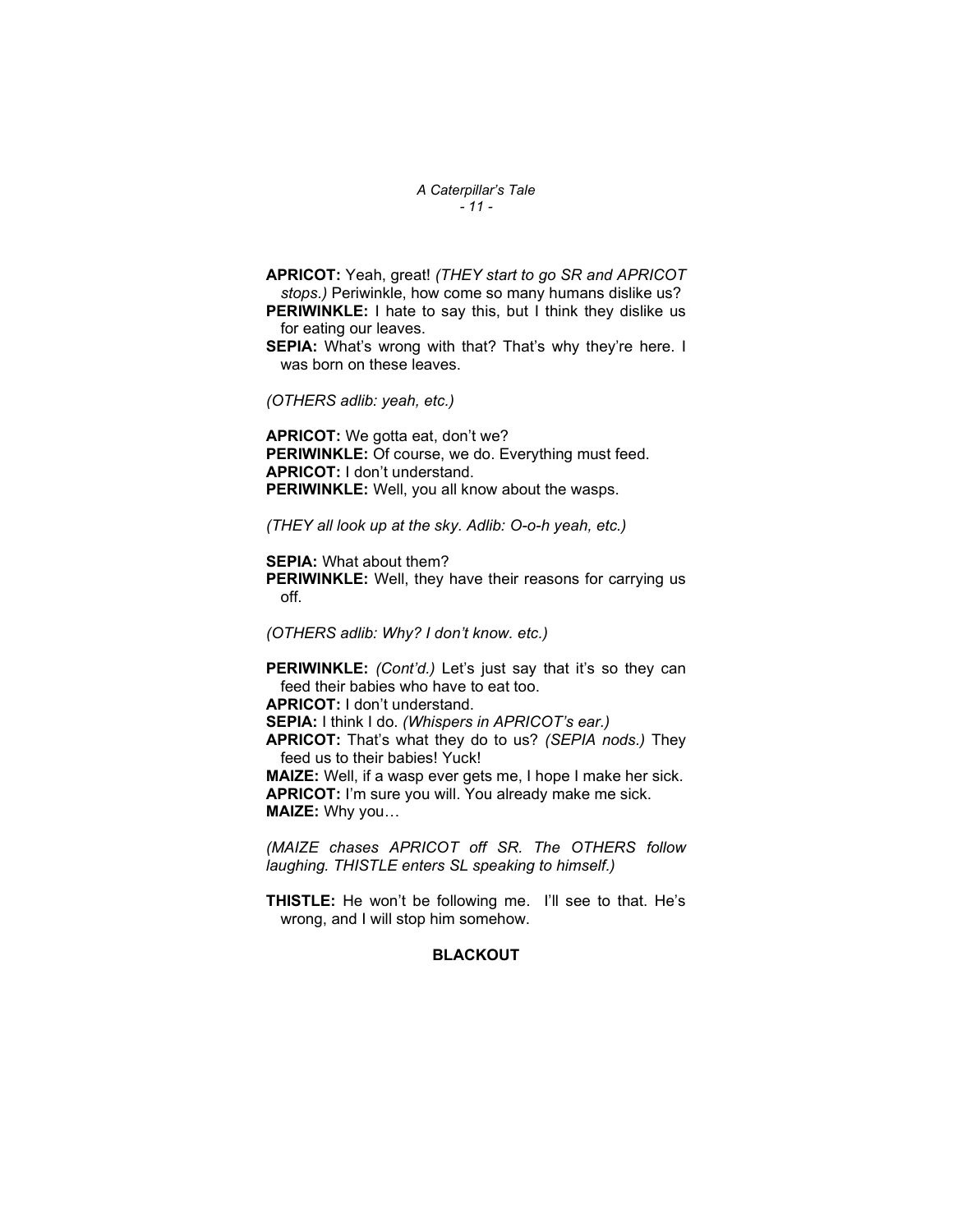# A Caterpillar's Tale - 12 -

# Scene 2

(LIGHTS up on PERIWINKLE sitting on a plant CS. SEPIA enters SL. She crosses over to him.)

**SEPIA:** What are you doing, Periwinkle?

PERIWINKLE: Thinking.

SEPIA: You do that a lot.

PERIWINKLE: Do I?

SEPIA: Yes, but I love you for it.

PERIWINKLE: I love you too. I just wish I knew. (Looks up at the Great Tree.)

**SEPIA:** Why are you dwelling on this so much?

PERIWINKLE: I don't know. I just feel I must know what has happened to those who have climbed.

SEPIA: You really don't believe as Thistle does?

PERIWINKLE: No, I don't. I don't think we should continue to live in fear without knowing the facts. All I need to do is follow him and find out, then I can come back and tell all of you what happens when we climb.

SEPIA: Like why those who have climbed ever come back? PERIWINKLE: Yes. That's the mystery I want to solve.

SEPIA: What do you think happens to them?

PERIWINKLE: You'll laugh if I tell you.

SEPIA: Have I ever laughed at things you've said before?

**PERIWINKLE:** No, but you might this time.

SEPIA: Trv me.

PERIWINKLE: Well, you know how after we turn, or shed, as the humans say, that we're bigger than we were before, and our colors more brilliant?

SEPIA: Yes.

PERIWINKLE: Well, I think the same thing happens when we go up the Great Tree.

SEPIA: Then why don't they come back down?

- PERIWINKLE: That's the part of the mystery that I don't understand. I think we change, but I don't know what kind of change happens.
- SEPIA: Are you really going to follow Thistle up the Great Tree?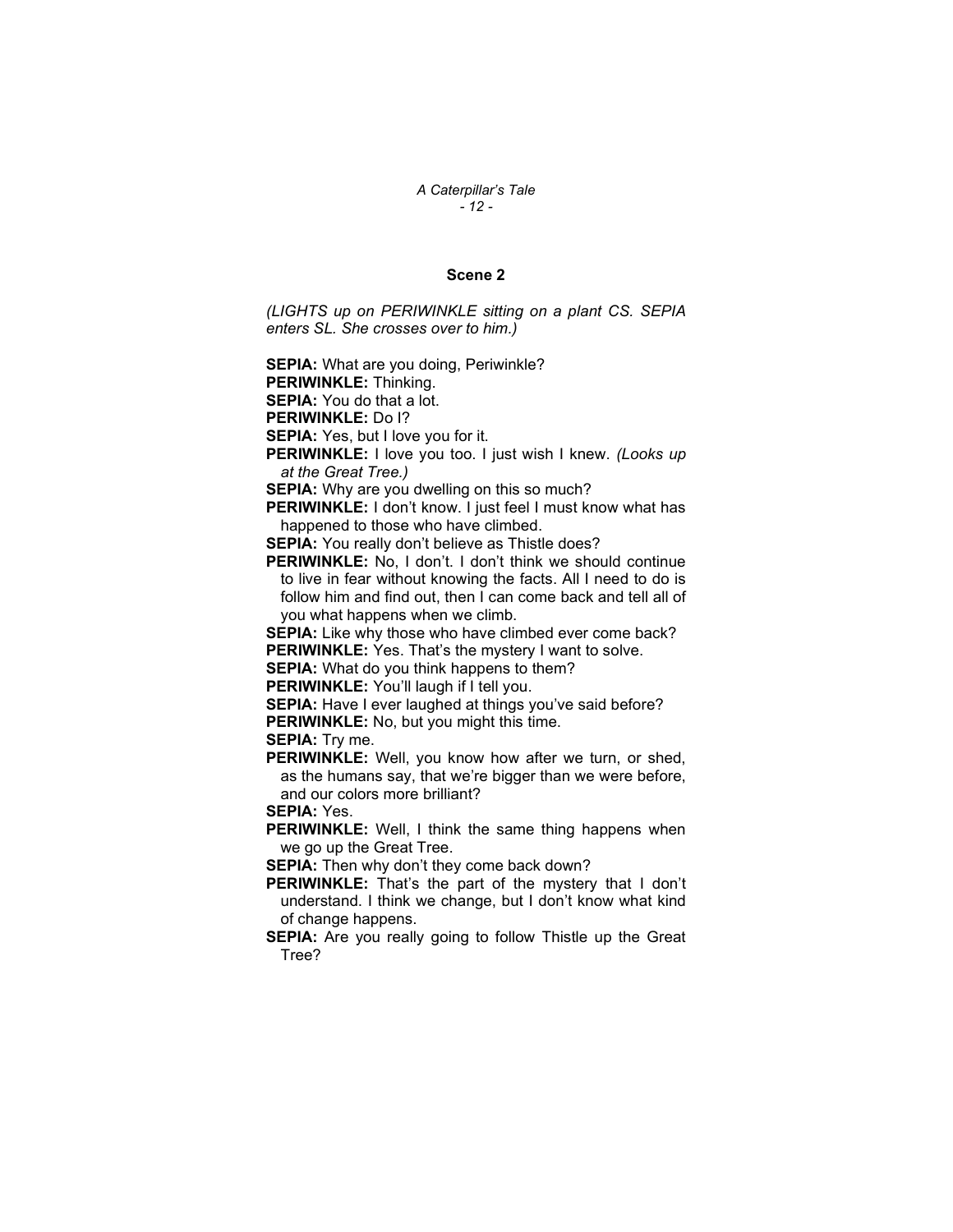A Caterpillar's Tale - 13 -

PERIWINKLE: Do you think I shouldn't? SEPIA: I'm worried. I don't want you to get hurt. PERIWINKLE: Do you think Thistle would hurt me? SEPIA: No, of course not. Thistle would never harm you.

None of us would ever harm each other. But there could be many dangerous things up there.

PERIWINKLE: I'll be careful.

**SEPIA:** I'm not going to be able to persuade you to stay, am I?

(PERIWINKLE gives HER a look.)

SEPIA: (Cont'd.) I didn't think so. Okay, you go, but you come back to me. All of you, in one piece. Promise?

**PERIWINKLE:** I promise. Now I need to see if I can find Thistle and calm him down.

(THEY hug each other, and PERIWINKLE leaves SR. SEPIA sits and thinks about the conversation she's just had with PERIWINKLE when she hears laughter off SL. She climbs a plant and hides. APRICOT enters being chased by MAIZE.)

APRICOT: (To MAIZE.) Chickenpillar, chickenpillar. You'll never catch me.

MAIZE: Just you wait, you little worm. I'll get you.

(APRICOT quickly climbs up on a plant near SEPIA and stares down at MAIZE. Apricot doesn't see Sepia.)

APRICOT: Come and get me, come and get me. You can't! You know why? Because you're a chickenpillar.

(APRICOT starts laughing, while SEPIA slowly creeps behind Apricot and grabs her while making a buzzing sound.)

APRICOT: (Cont'd.) Help! A wasp has me! Help! I'll make you sick if you eat me!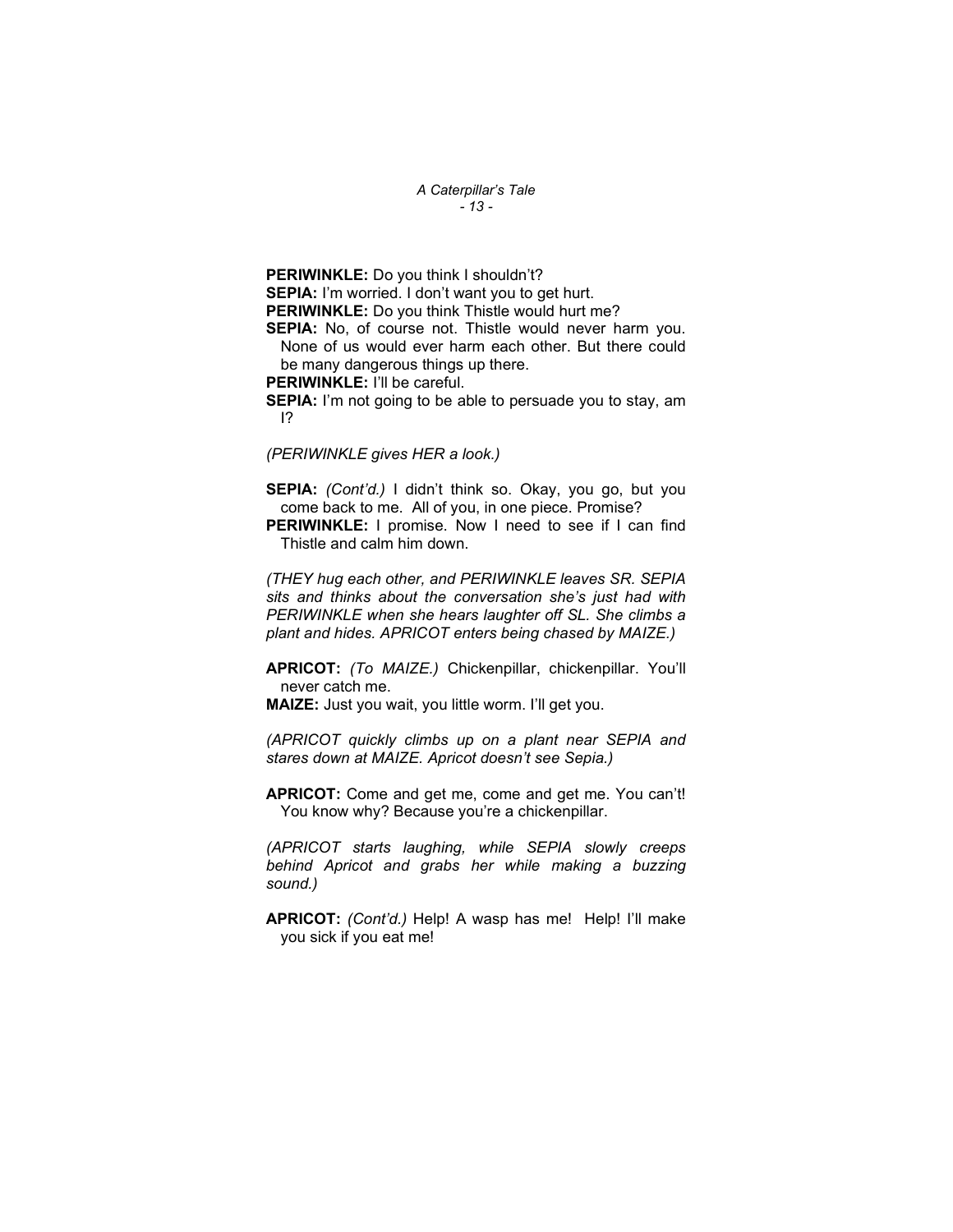#### A Caterpillar's Tale  $-14-$

(SEPIA drops APRICOT, and Sepia and MAIZE both laugh hysterically.)

MAIZE: (Still laughing.) Now, who's a chickenpillar? APRICOT: (Rubbing one of her legs.) That wasn't funny. MAIZE: It was funny to me. Wasn't it funny to you, Sepia? SEPIA: Yep, sure was. MAZIE: You definitely made Apricot squirm.

(SFX: Suddenly there is the real sound of wasps in flight.)

SEPIA: (Cont'd.) Do you hear that?

(MAIZE and APRICOT look at each other. They are terrified.)

MAIZE and APRICOT: Wasps! SEPIA: Hide!

(THEY hide under some leaves. The three WASPS enter and land on a nearby leaf.)

MORGAN: I was sure I saw something.

JUDE: I believe you, Morgan.

- **SKYLER:** Yeah, you have great eyes. You don't see any humans, do you?
- MORGAN: Humans! I'm not scared of any humans. You saw what I did when they bothered our nest.
- **SKYLER:** Boy, you buzzed them good. You had them running all over the place; it was funny.
- MORGAN: Well, I had a good male wasp to help me.

(The CATERPILLARS slowly start to crawl away during the conversation.)

JUDE: Ah, thanks, Morgan. MORGAN: Not you, I meant John. JUDE: Oh, him again! I wish you'd quit taking about John.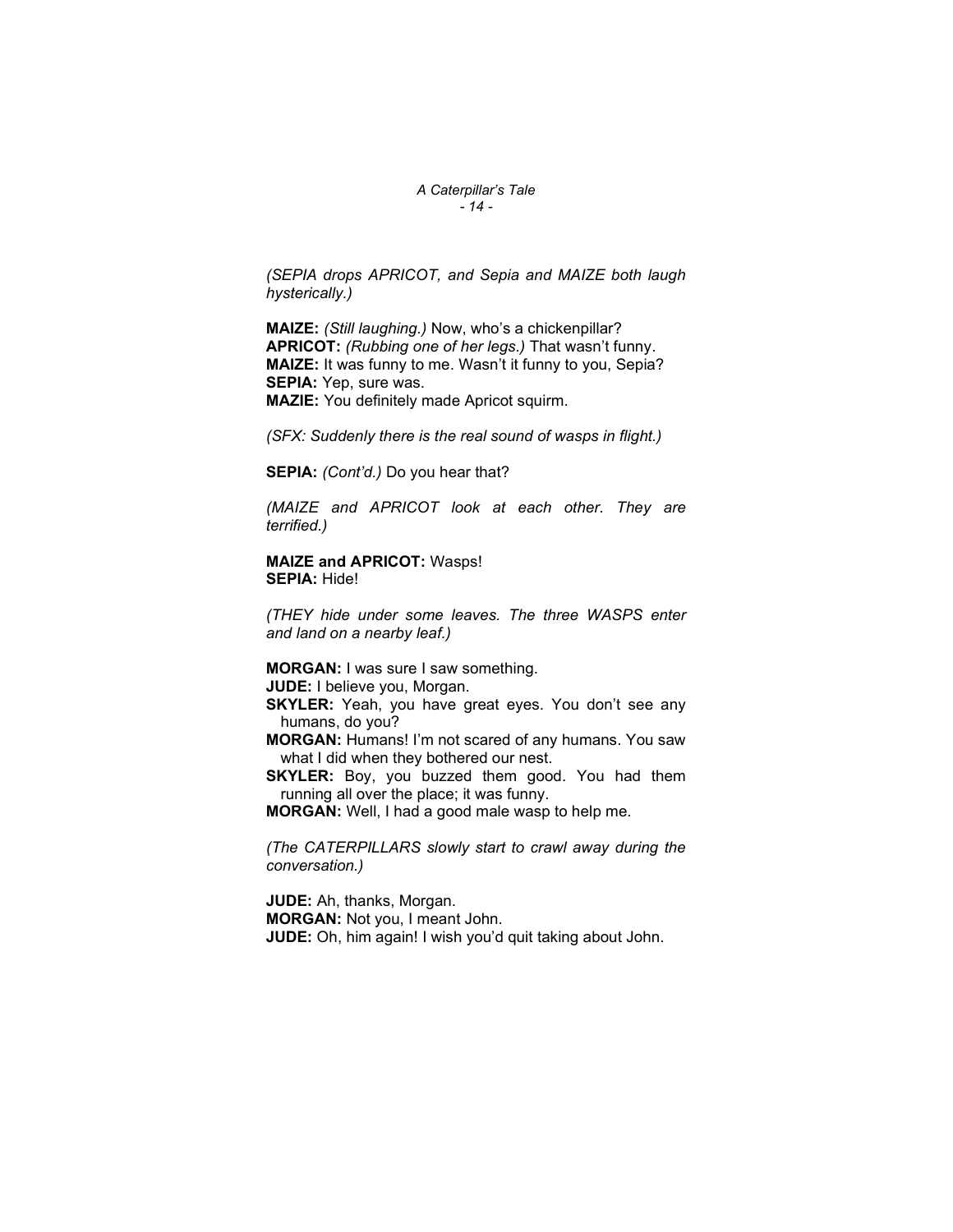# A Caterpillar's Tale - 15 -

SKYLER: Yeah, it's always John this or John that! What about us?

(APRICOT knocks over a can and suddenly the WASPS are on full alert.)

MORGAN: What was that? JUDE: Humans? MORGAN: You two take a look around. JUDE and SKYLER: Who me? MORGAN: You see any other wasps around? Yes, you two.

(JUDE and SKYLER start to fly off to look but they quickly fly back to MORGAN.)

JUDE: What if it's a human?

**SKYLER:** I'm with Skyler. What if it's a human? We're not that fast you know. MORGAN: I know.

(MORGAN flies up and looks around. The CATERPILLARS slip under some plants, hoping not to be seen. Morgan buzzes around for a moment then returns to her perch on the leaf.)

MORGAN: I guess it was nothing.

**JUDE:** Yeah, I guess it was nothing.

SKYLER: Yeah, nothing.

MORGAN: There's nothing here to feed my children.

**JUDE:** What's she taking about? How is she going to feed her children?

**SKYLER:** Don't you know anything? She lays her eggs inside caterpillars and when the eggs hatch, her babies eat the caterpillars from the inside out.

JUDE: Oh, gross.

MORGAN: You calling me gross?

JUDE: No, I'd never do that, Morgan, because you scare me big time.